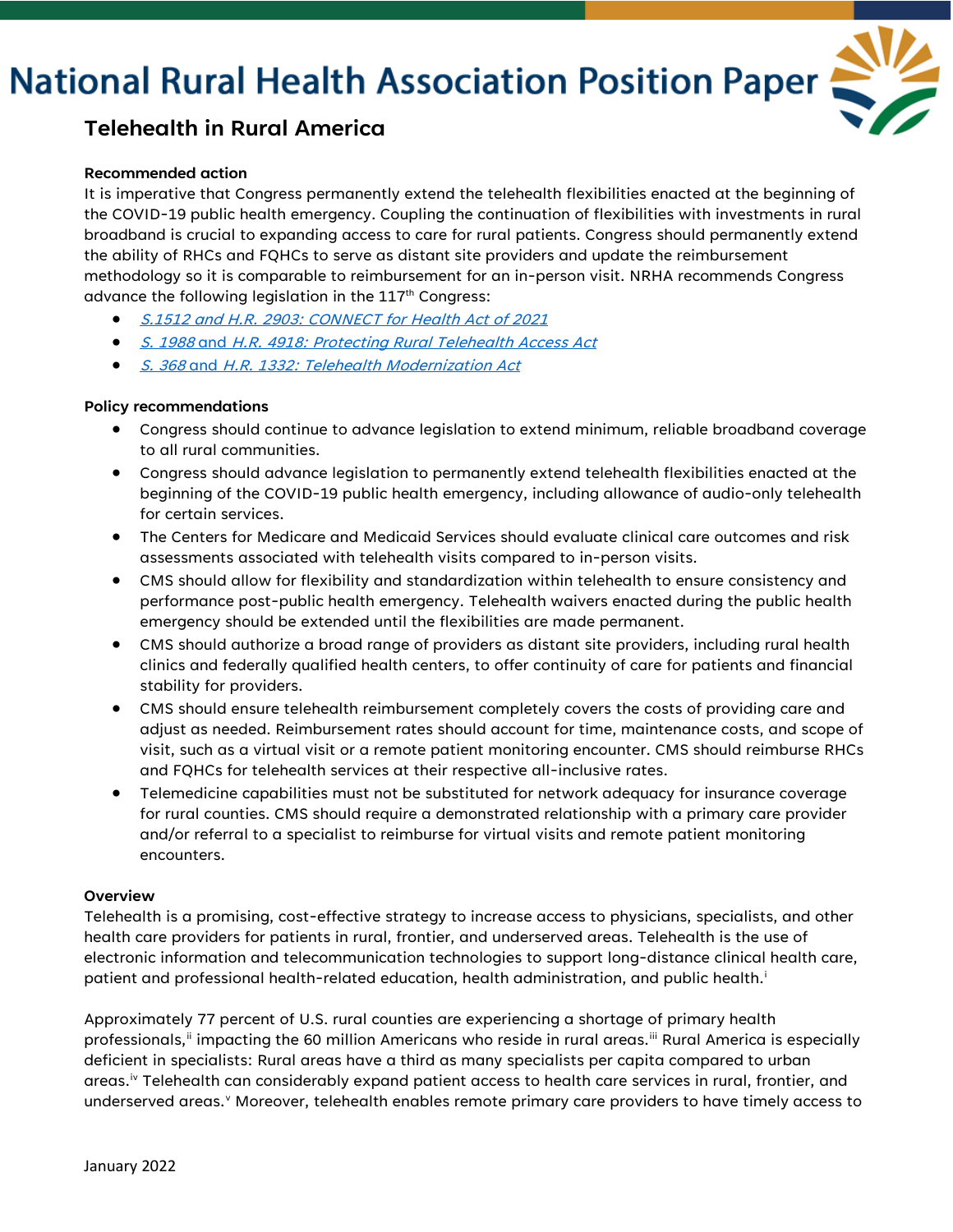# **National Rural Health Association Position Paper**

specialists at larger facilities, which also enables specialists to serve a larger geographic area. Patients benefit from being able to access care close to home. The implementation of telehealth programs in rural areas holds tremendous potential for addressing rural health disparities.

Barriers to adopting telehealth exist in rural areas. Limited broadband access in rural settings hinders the reach and effectiveness of telehealth, so overcoming these issues is a priority. Further, the identification of impediments to telehealth implementation and evaluation of clinical care outcomes are essential to improving the utility of telehealth going forward.

#### **Overcoming telehealth barriers**

Barriers to achieving widespread access to telehealth in rural America include inadequate broadband coverage, inadequate health care reimbursement, and legal and regulatory obstacles to implementing telehealth in health care practice.

#### Broadband infrastructure

Arguably, the largest barrier to the adoption of telehealth is broadband infrastructure. Many rural, frontier, and underserved areas do not have sufficient broadband access. According to the Federal Communications Commission, 25 million Americans lack access to reliable broadband. In rural areas, 26.4 percent of residents did not have access to minimum broadband speeds (25 Mbps), compared to 1.7 percent in urban areas.<sup>[vi](#page-2-5)</sup> Given broadband's growing role as a "super-determinant" of health, digitally isolated communities may risk worse health outcomes resulting from a dearth of digital educational and economic opportunities, as well as access to high-quality health care services.<sup>[vii](#page-2-6)</sup> Laws and policies at the federal, state, and local levels can be used to facilitate the expansion of broadband in these communities.

### Reimbursement and infrastructure for telehealth services

Reimbursement for telehealth services requires examination to ensure it accounts for associated costs. Current reimbursement is not adequately provided to all sites. Telehealth site compensation needs to reflect technology costs and clinician services incurred by each telehealth session.<sup>[viii](#page-2-7)</sup> Further, studies have shown that telehealth equipment costs for remote sites range from \$20,000 to \$95,000, as well as costs associated with setting up connectivity between hub and remote sites and ongoing costs related to maintenance and/or service fees.<sup>[ix](#page-2-8)</sup> While some initial and ongoing investments may be required, stakeholders have speculated that telehealth could ultimately decrease the cost of health care by providing access to specialists and mitigating the cost of inpatient care associated with a lack of access to specialists.<sup>[x,](#page-2-9)[xi](#page-2-10)</sup>

### Medical licensing in multiple states

Licensure requirements for telehealth vary by state, creating a burdensome process for providers to be licensed in multiple states. Only six percent of physicians have more than three active medical licenses. $x^{iii}$ In 2000, the Nurse Licensure Compact has enabled reciprocal cross-border practice, increasing access to services and remedying the burden of having to obtain licenses in multiple states.<sup>xiii</sup> Similarly in 2014, Federation of State Medical Boards finalized an interstate compact that would help expedite the licensing process for physicians seeking to obtain medical licenses in several states.<sup>[xiv](#page-2-13)</sup> These compacts will improve access to health services for underserved areas, including rural America. Ideally, there will be a streamlined process to obtain several medical licenses that will facilitate the ability of physicians and other clinicians to provide telemedicine services across state lines while allowing states to retain individual licensing and regulatory authority.